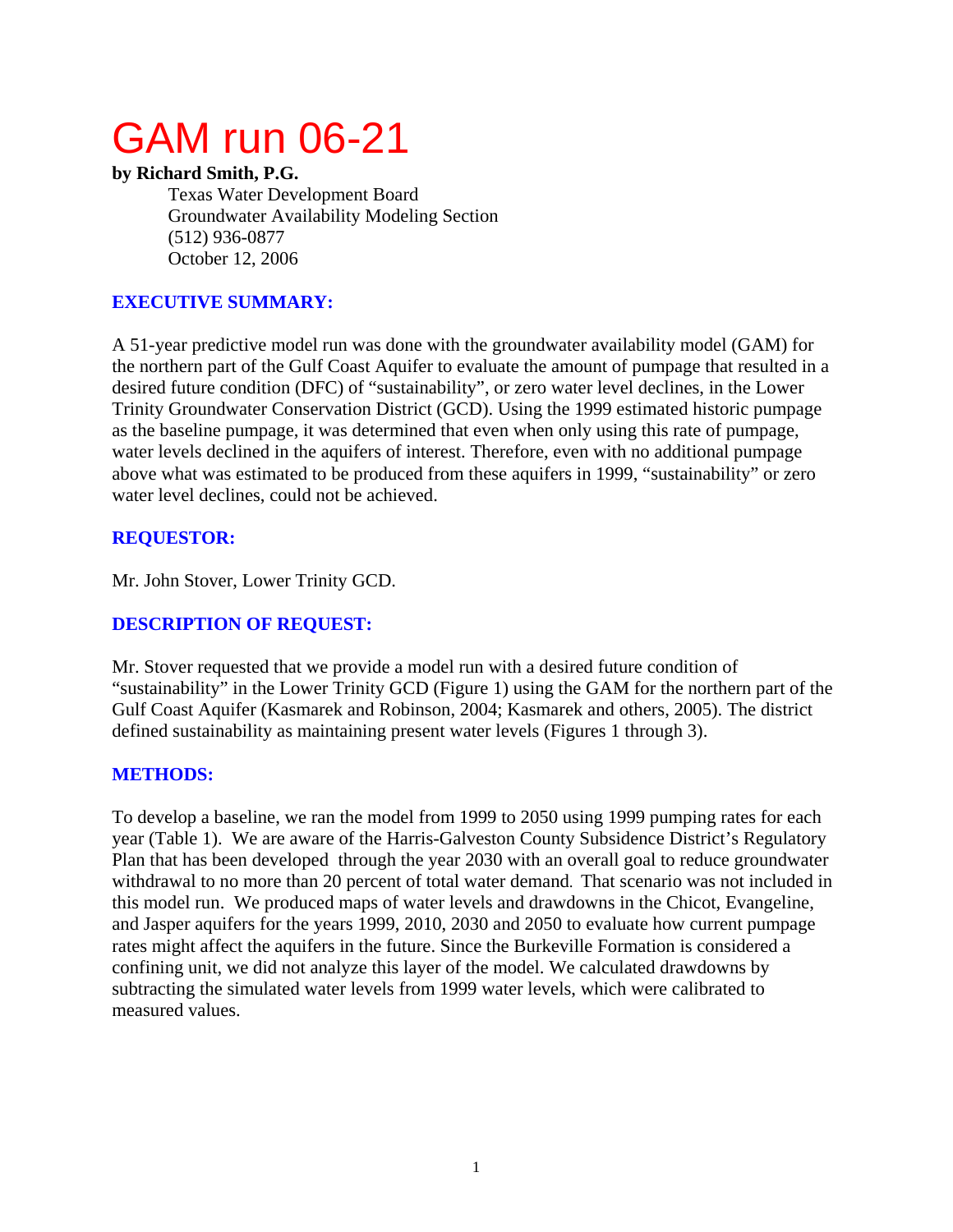## **PARAMETERS AND ASSUMPTIONS:**

- For detailed discussion on assumptions and limitations of the northern part of the Gulf Coast Aquifer GAM, refer to Kasmarek and Robinson (2004) and Kasmarek and others (2005).
- We assumed pumping remained at 1999 levels. We also used 1999 water levels as the sustainable target water levels during our analysis. We are aware of the Harris-Galveston Subsidence District's Regulatory Plan that has been developed through the year 2030 with an overall goal to reduce groundwater withdrawal to no more than 20 percent of total water demand. However, that scenario was not included in this model run.
- The model includes four layers, representing the Chicot aquifer (Layer 1), the Evangeline aquifer (Layer 2), the Burkeville confining unit (Layer 3), and the Jasper aquifer (Layer 4).
- Quality of model calibration can be estimated using root mean square (RMS) error. RMS error evaluates differences between measured and simulated water levels in the wells considered for calibration. The RMS error is 31 feet for the Chicot aquifer, 45 feet for the Evangeline aquifer, and 38 feet for the Jasper aquifer for the calibration year 2000.

# **RESULTS:**

The model suggests that groundwater levels will continue to decline during the 51-year predictive period throughout the entire district and surrounding counties when using the 1999 estimated pumpage. This means that even if current pumpage levels continue for the next 50 years within the district, water levels appear to decline due to pumpage from outside the district. Therefore, "sustainability" as defined by the district cannot occur, unless the present amount of pumpage within the district is reduced, without altering pumpage in areas outside the district within the groundwater management area. This is further illustrated by Figures 5 through 13, which show the amounts of drawdown for 2010, 2030, and 2050 using 1999 as the base year.

## **REFERENCES:**

- Kasmarek , M. C., and Robinson, J. L., 2004, Hydrogeology and simulation of groundwater flow and land-surface subsidence in the northern part of the Gulf Coast aquifer system, Texas: U.S. Geological Survey Scientific Investigations Report 2004-5102, 111p.
- Kasmarek , M. C., Reece, B. D., and Houston, N. A., 2005, Evaluation of groundwater flow and land-surface subsidence caused by hypothetical withdrawals in the northern part of the northern part of the Gulf Coast aquifer system, Texas: U.S. Geological Survey Scientific Investigations Report 2005-5024, 70p.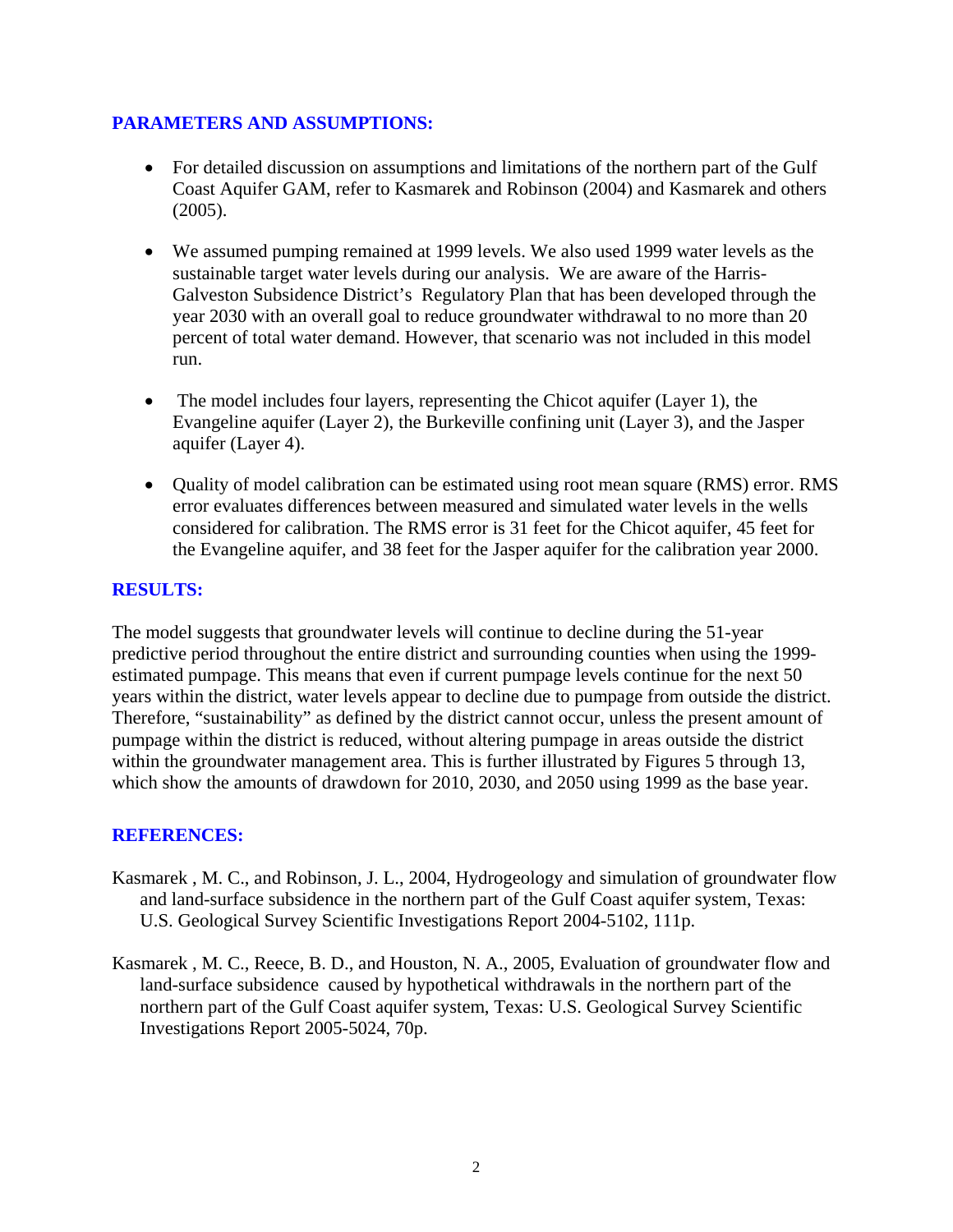

The seal appearing on this document was authorized by Richard M. Smith, P.G. on October 12, 2006



Figure 1: Location map of the Lower Trinity GCD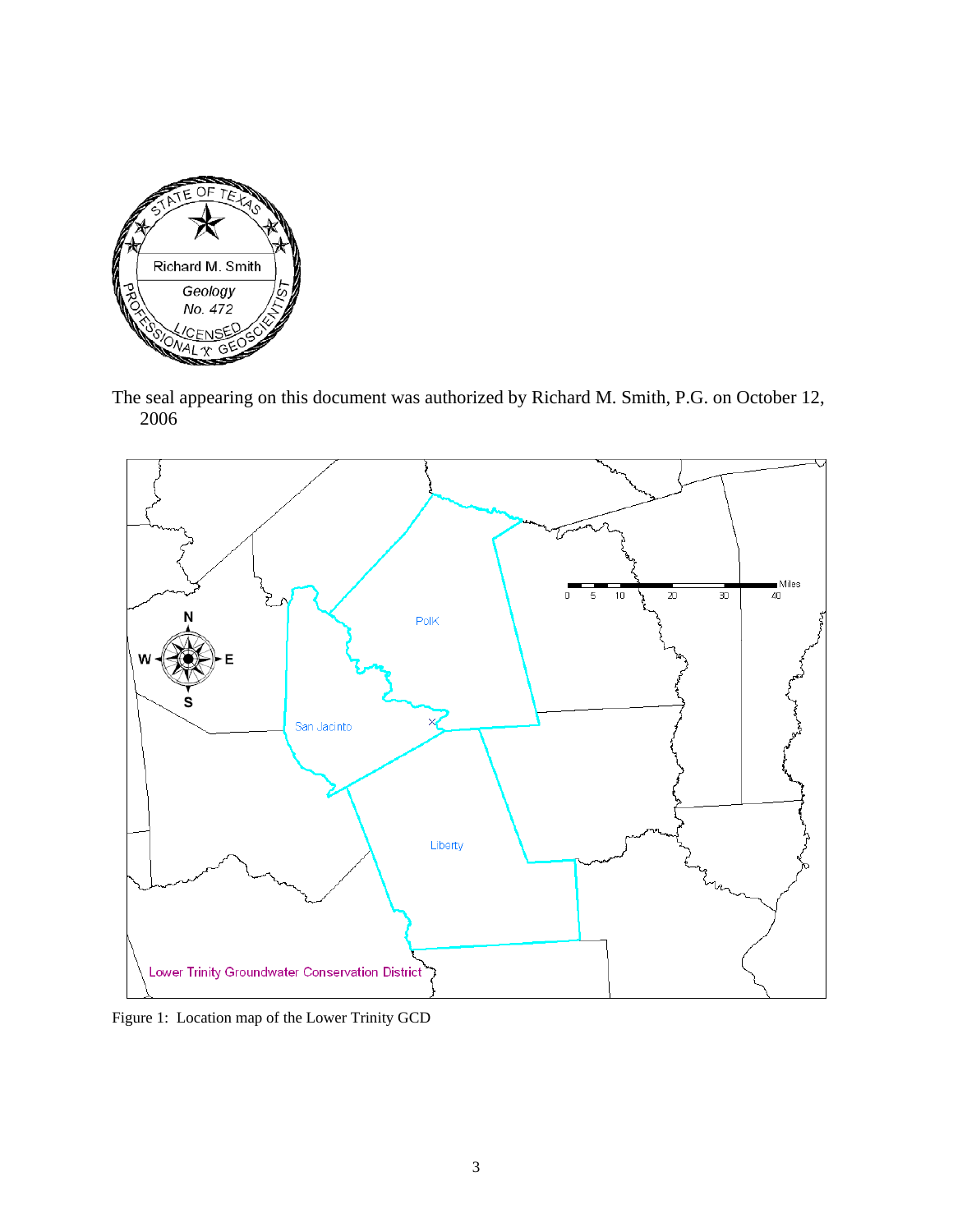Table 1: 1999 pumpage from all counties within the Lower Trinity GCD and from surrounding counties. Values are reported in acre-feet per year.

| County           | Polk   | San Jacinto | Liberty  | Trinity | Angelina   | Tyler  |
|------------------|--------|-------------|----------|---------|------------|--------|
| Chicot           | 0      | O           | 864      | 0       | U          |        |
| Evangeline       | 435    | 647         | 6,492    | 0       | 0          | 686    |
| <b>Burkville</b> | 42     | 154         |          | 0       | 0          | 11     |
| Jasper           | 2,974  | 711         | 463      | 154     | 154        | 1,697  |
|                  |        |             |          |         |            |        |
| County           | Hardin | Jefferson   | Chambers | Harris  | Montgomery | Walker |
| Chicot           | 8,786  | 2,700       | 3,664    | 101,649 | 202        |        |
| Evangeline       | 4,451  | 92          | 1,694    | 364,041 | 14,287     | 5      |
| <b>Burkville</b> | 174    | $\Omega$    | O        | 0       |            | O      |
| Jasper           | 0      |             |          |         | 8,247      | 2,211  |



Figure 2: Water levels in 1999 for the Chicot aquifer (layer 1) in the Lower Trinity GCD. Contour interval is 25 feet.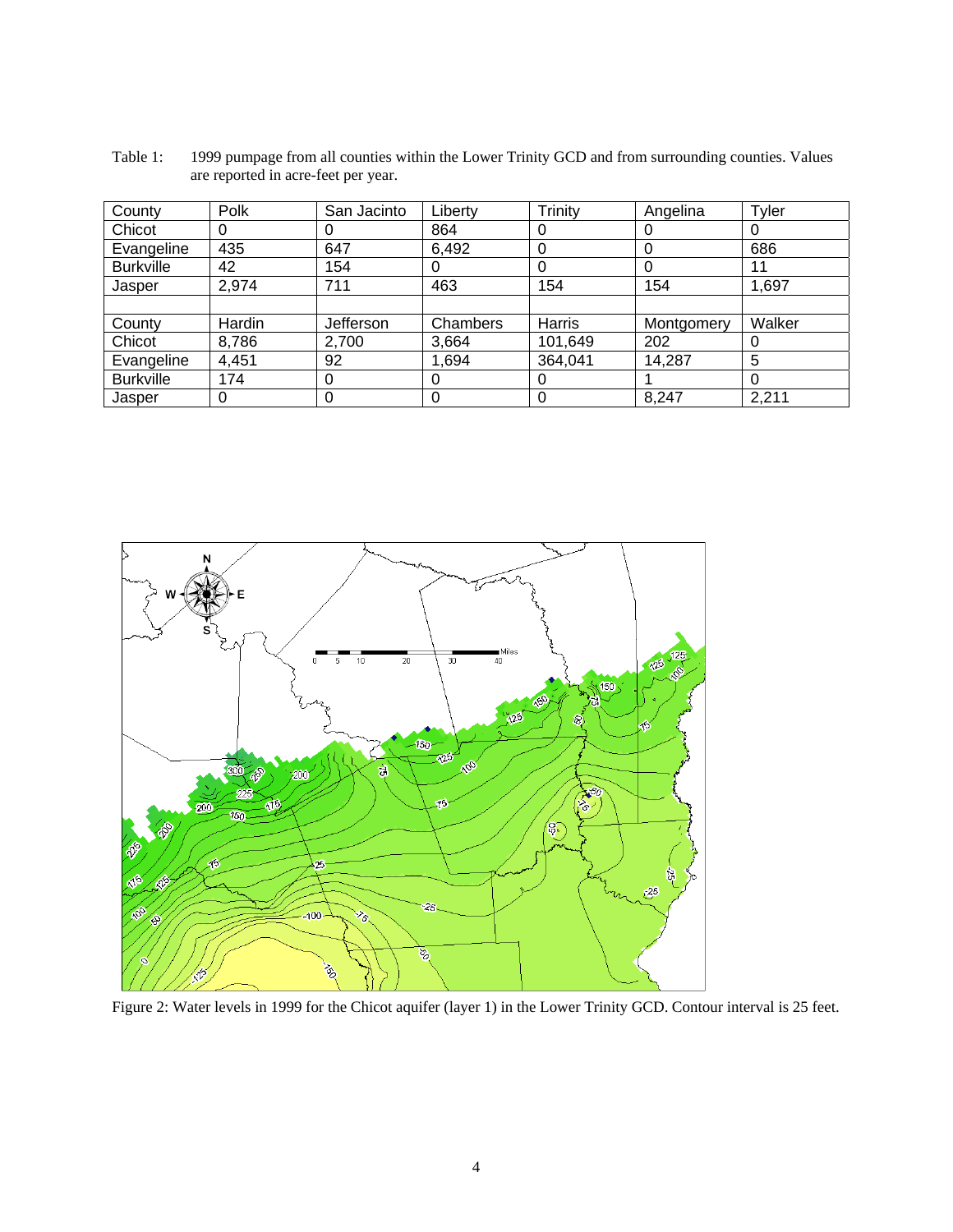

Figure 3: Water levels in 1999 for the Evangeline aquifer (layer 2). Contour interval is 25 feet.



Figure 4: Water levels in 1999 for the Jasper aquifer (layer 4). Contour interval is 25 feet.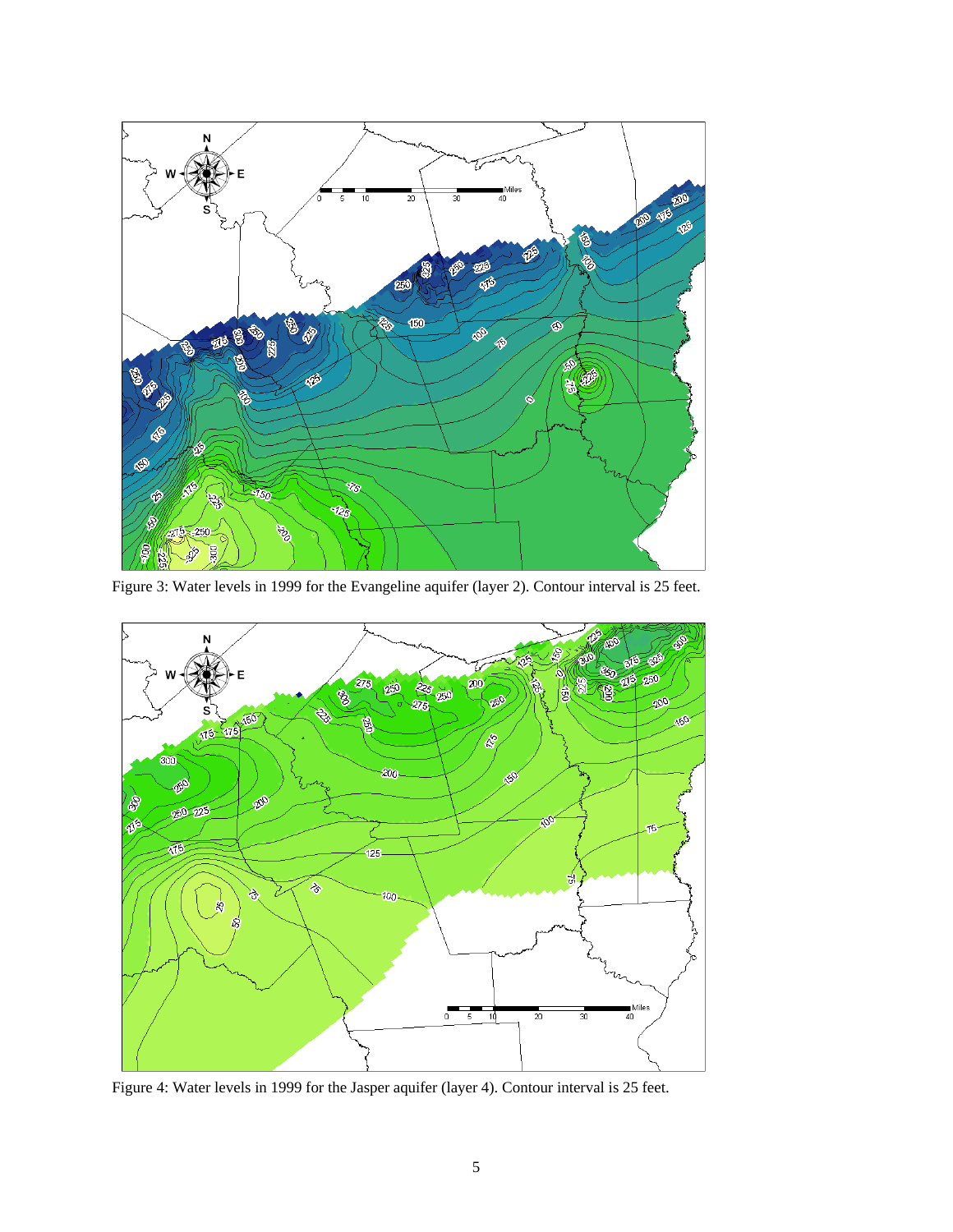

Figure 5: Drawdown in 2010 in the Chicot aquifer with continued 1999 pumping. Contour interval is 1 feet.



Figure 6: Drawdown in 2010 in the Evangeline aquifer with continued 1999 pumping. Contour interval is 1 feet.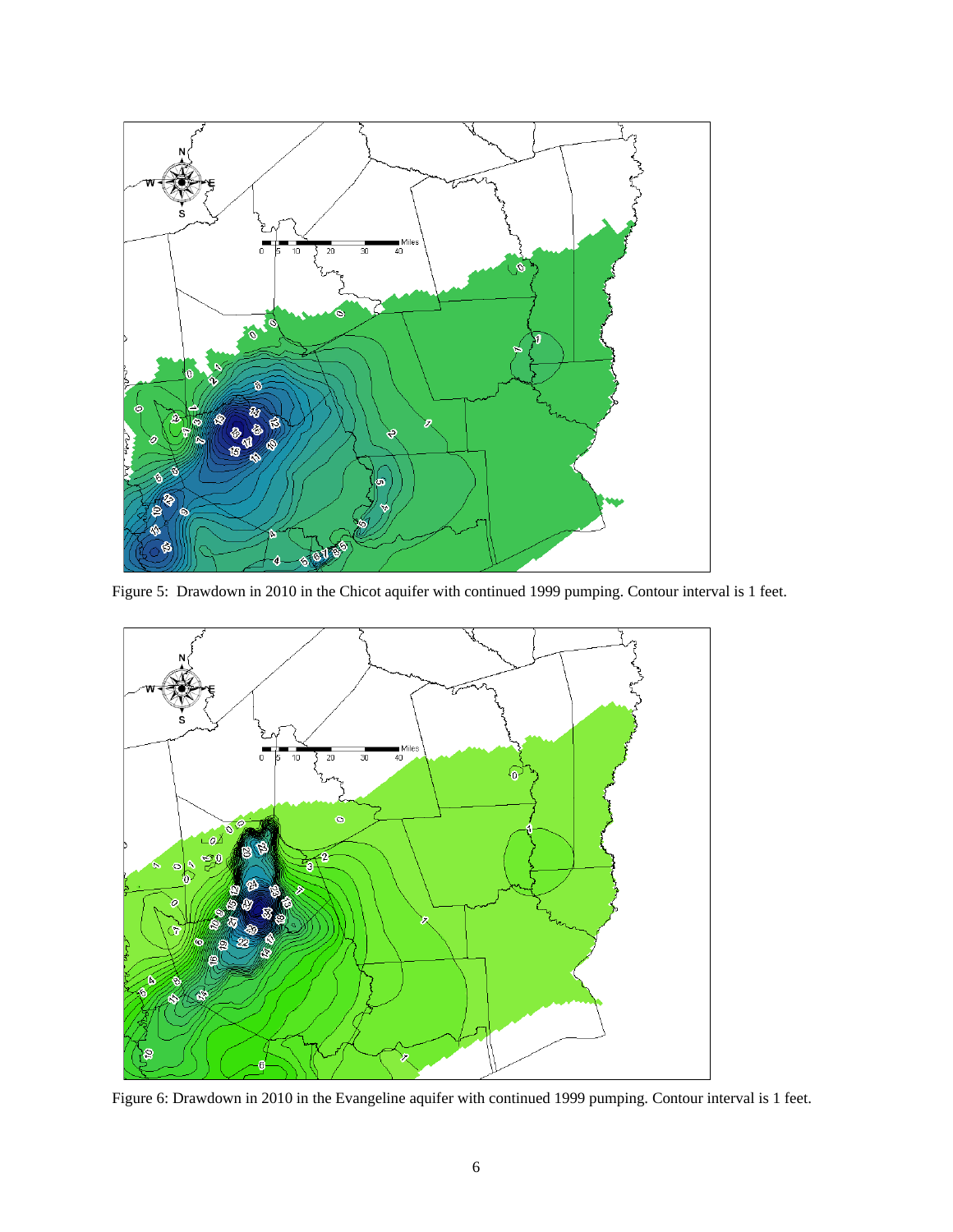

Figure 7: Drawdown in 2010 in the Jasper aquifer with continued 1999 pumping. Contour interval is 1 feet.



Figure 8: Drawdown in 2030 in the Chicot aquifer with continued 1999 pumping. Contour interval is 1 feet.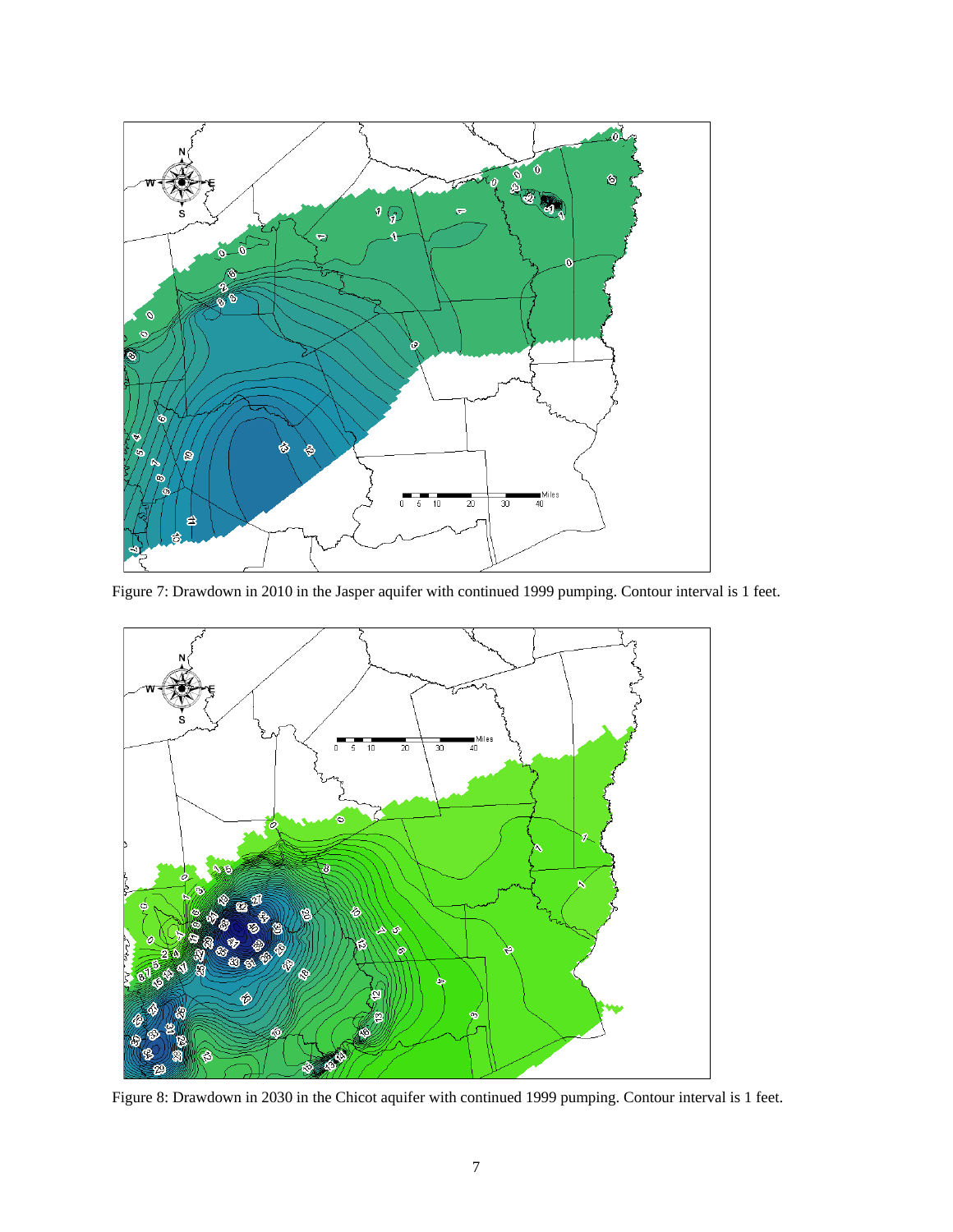

Figure 9: Drawdown in 2030 in the Evangeline aquifer with continued 1999 pumping. Contour interval is 1 feet.



Figure 10: Drawdown in 2030 in the Jasper aquifer with continued 1999 pumping. Contour interval is 1 feet.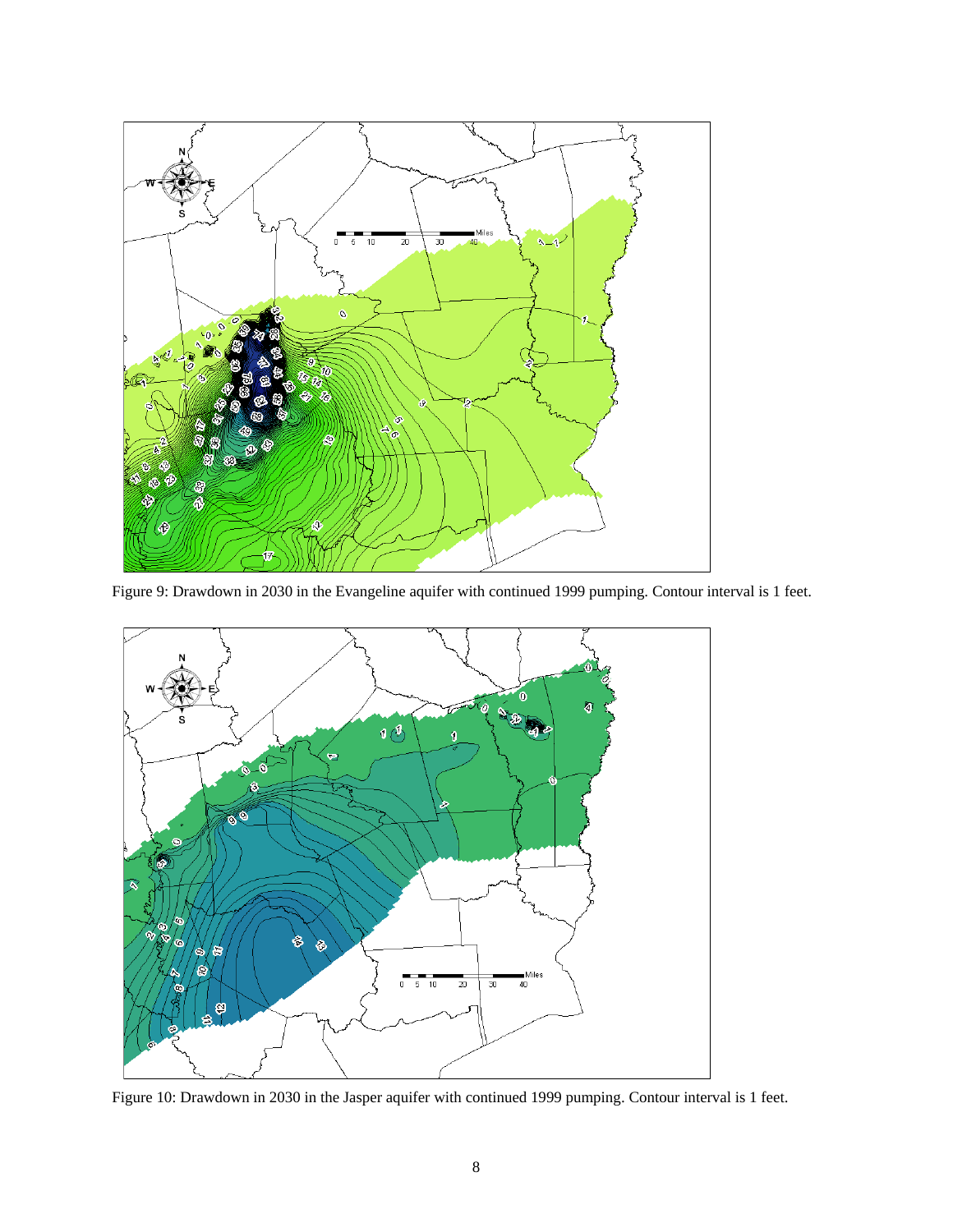

Figure 11: Drawdown in 2050 in the Chicot aquifer with continued 1999 pumping. Contour interval is 2 feet.



Figure 12: Drawdown in 2050 in the Evangeline aquifer with continued 1999 pumping. Contour interval is 2 feet.